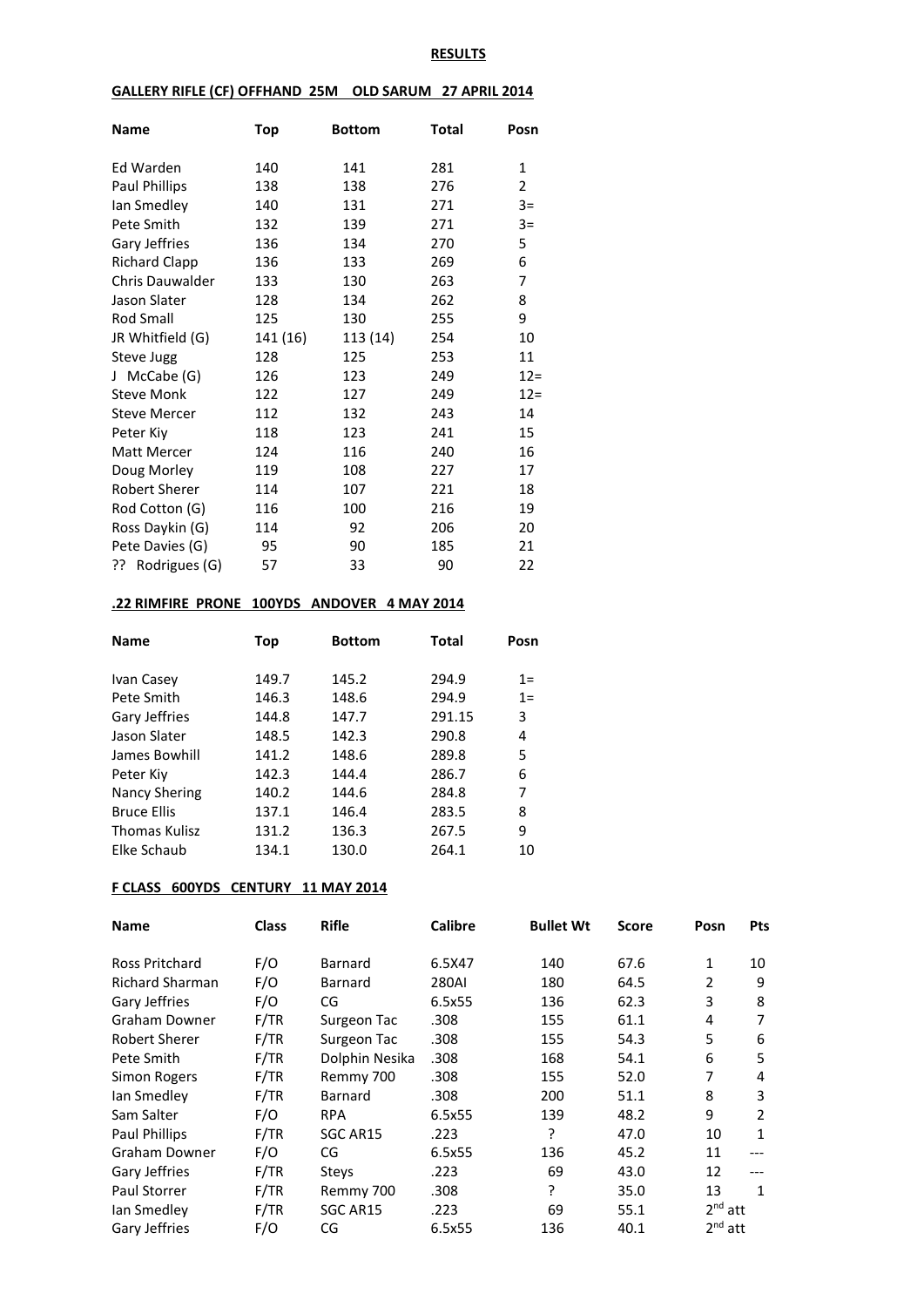# **F/TR**

| Graham Downer                      | F/TR       | Surgeon Tac                            | .308    | 155  | 61.1 | 1         | 10 |
|------------------------------------|------------|----------------------------------------|---------|------|------|-----------|----|
| <b>Robert Sherer</b>               | F/TR       | Surgeon Tac                            | .308    | 155  | 54.3 | 2         | 9  |
| Pete Smith                         | F/TR       | Dolphin Nesika                         | .308    | 168  | 54.1 | 3         | 8  |
| Simon Rogers                       | F/TR       | Remmy 700                              | .308    | 155  | 52.0 | 4         | 7  |
| lan Smedley                        | F/TR       | Barnard                                | .308    | 200  | 51.1 | 5         | 6  |
| Paul Phillips                      | F/TR       | SGC AR15                               | .223    | ?    | 47.0 | 6         | 5  |
| Gary Jeffries                      | F/TR       | <b>Stevs</b>                           | .223    | 69   | 43.0 | 7         | 4  |
| Paul Storrer                       | F/TR       | Remmy 700                              | .308    | ŗ    | 35.0 | 8         | 3  |
| lan Smedley                        | F/TR       | SGC AR15<br>.223                       |         | 69   | 55.1 | $2nd$ att |    |
| Service Rifle – shot on a NRA face |            |                                        |         |      |      |           |    |
| <b>Bruce Ellis</b>                 |            | M14                                    | 7.62    | 167  | 67.1 | 1         |    |
| Nancy Shering                      | M14        |                                        | 7.62    | 167  | 60.2 | 2         |    |
| Chris Jenks                        | Mauser K98 |                                        | 7.92    | 197  | 42.0 | 3         |    |
| Simon Rogers                       |            | 7.62x54<br>174<br>34.0<br>Mosin Nagant |         |      | 4    |           |    |
| Paul Storrer                       |            | Mosin Nagant                           | 7.62x54 | 174? | 32.0 | 5         |    |
| Chris Jenks                        |            | Mauser K98                             | 7.92    | 197  | 45.2 | $2nd$ att |    |

# **GALLERY RIFLE (CF) OFFHAND 25M OLD SARUM 25 MAY 2014**

| <b>Name</b>            | <b>Top</b> | <b>Bottom</b> | Total | Posn           |
|------------------------|------------|---------------|-------|----------------|
|                        |            |               |       |                |
| Mick East              | 143        | 142           | 285   | 1              |
| Ed Warden              | 138        | 142           | 280   | $\overline{2}$ |
| Matt Mercer            | 135        | 142           | 277   | $3=$           |
| lan Smedley            | 140        | 137           | 277   | $3=$           |
| Martin Wilson          | 135        | 134           | 269   | 5              |
| Chris Blackler         | 130        | 138           | 268   | 6              |
| <b>Steve Mercer</b>    | 132        | 134           | 266   | 7              |
| Jason Slater           | 132        | 130           | 262   | 8              |
| John Thornton          | 135        | 125           | 260   | 9              |
| <b>Chris Dauwalder</b> | 122        | 127           | 249   | 10             |
| Thomas Kulisz          | 110        | 115           | 225   | 11             |
| <b>Rod Cotton</b>      | 108        | 116           | 224   | 12             |
| Gerry Bateman          | 113        | 95            | 208   | 13             |
| Simon Raud             | 110        | 84            | 194   | 14             |
| <b>Tony Butler</b>     | 68         | 91            | 159   | 15             |

# **GALLERY RIFLE (CF) 'MULTI-TARGET' OLD SARUM 25 MAY 2014**

| <b>Name</b>         | Left | <b>Right</b> | <b>Total</b> | Posn    |
|---------------------|------|--------------|--------------|---------|
| Chris Blackler      | 59   | 59           | 118          | 1       |
| lan Smedley         | 55   | 59           | 113          | $2 =$   |
| Ed Warden           | 59   | 54           | 113          | $2=$    |
| Mick East           | 54   | 54           | 108          | 4       |
| <b>Steve Mercer</b> | 54   | 53           | 107          | 5       |
| Sam Salter          | 52   | 54           | 106          | 6       |
| Jason Slater        | 53   | 51           | 104          | 7       |
| Martin Wilson       | 53   | 48           | 101          | 8       |
| <b>Matt Mercer</b>  | 49   | 50           | 99           | 9       |
| Gerry Bateman       | 42   | 54           | 96           | 10      |
| <b>Rod Cotton</b>   | 46   | 36           | 82           | 11      |
| Tom Raud            | 23   | 19           | 42           | 12      |
| Ed Warden           | 54   | 57           | 111          | .22 r/f |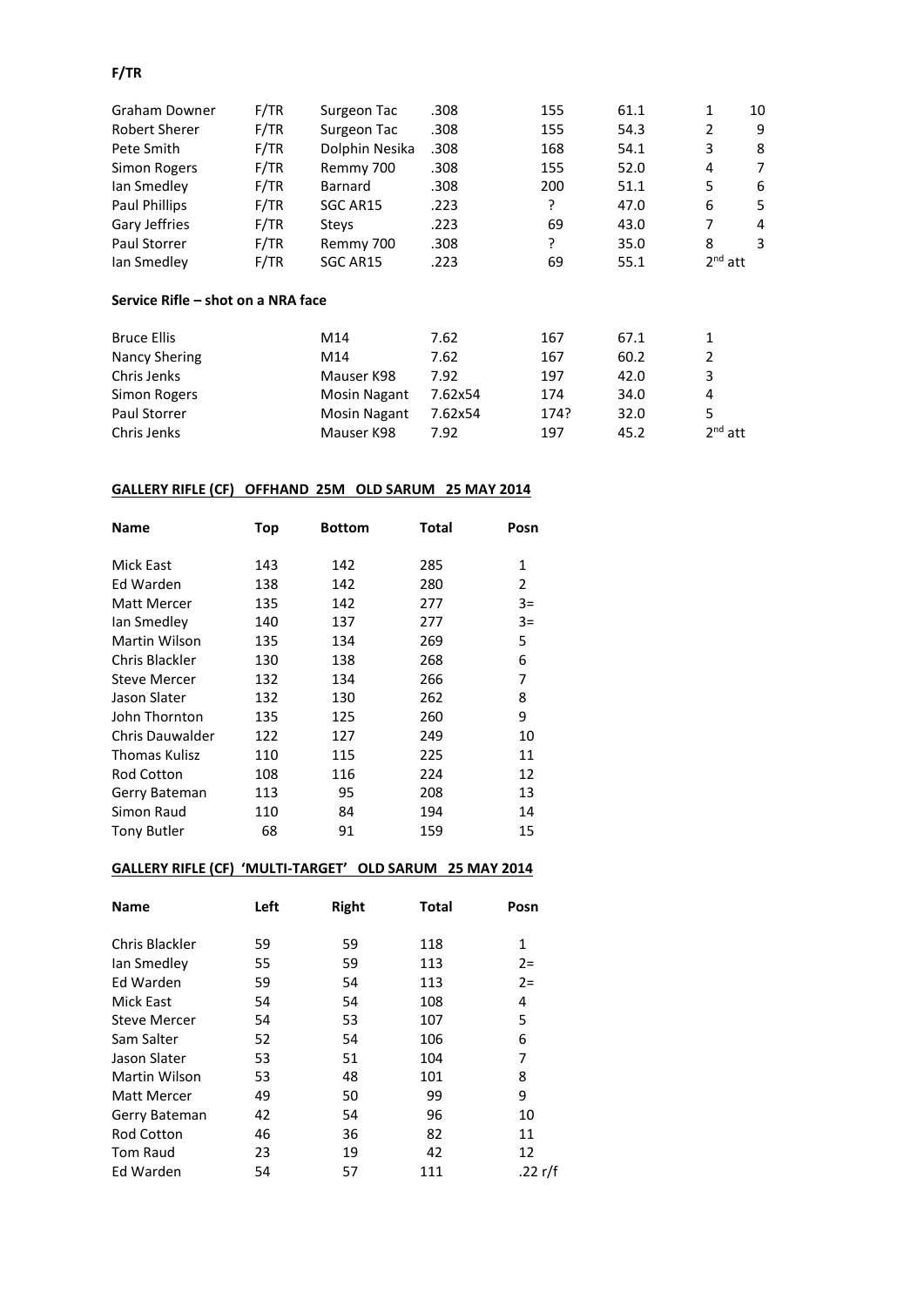# **.22 RIMFIRE PRONE 100YDS ANDOVER 1 JUN 2014**

| <b>Name</b>     | Top   | <b>Bottom</b> | Total  | Posn |                 |
|-----------------|-------|---------------|--------|------|-----------------|
| Graham Downer   | 149.7 | 149.8         | 298.15 | 1    |                 |
| Jason Slater    | 149.9 | 147.9         | 296.18 | 2    |                 |
| Pete Smith      | 148.3 | 147.7         | 295.10 | 3    |                 |
| lan Smedley     | 148.7 | 146.8         | 294.15 | 4    |                 |
| James Bowhill   | 147.7 | 147.7         | 294.14 | 5    |                 |
| Simon Rogers    | 147.5 | 147.3         | 294.8  | 6    |                 |
| Ivan Casey      | 147.2 | 142.4         | 289.6  | 7    |                 |
| Paul Phillips   | 142.4 | 146.2         | 288.6  | 8    |                 |
| Simon Porter    | 145.4 | 137.3         | 282.7  | 9    |                 |
| <b>Tom Raud</b> | 137.3 | 140.2         | 277.5  | 10   |                 |
| Elke Schaub     | 135.0 | 142.4         | 277.4  |      | 11 New glasses! |
| Jason Vaughan   | 128.2 | 130.1         | 258.3  | 12   |                 |

### **.22 RIMFIRE OFFHAND 25M OLD SARUM 8 JUN 2014**

| Name               | Top | <b>Bottom</b> | Total | Posn      |
|--------------------|-----|---------------|-------|-----------|
| <b>Mick East</b>   | 147 | 145           | 292   | 1         |
| Graham Downer      | 142 | 143           | 285   | $2 =$     |
| lan Smedley        | 145 | 140           | 285   | $2 =$     |
| Steve Jugg         | 139 | 139           | 278   | $4=$      |
| Simon Osborne      | 139 | 139           | 278   | $4=$      |
| Chris Dauwalder    | 136 | 140           | 276   | $6=$      |
| Sam Salter         | 135 | 141           | 276   | $6=$      |
| Chris Blackler     | 141 | 133           | 274   | 8         |
| Darren Christian   | 131 | 138           | 269   | 9         |
| Ross Pritchard     | 134 | 134           | 268   | 10        |
| Ivan Casey         | 130 | 137           | 267   | 11        |
| <b>Noel Smith</b>  | 136 | 130           | 266   | 12        |
| Paul Phillips      | 132 | 132           | 264   | 13        |
| Simon Porter       | 132 | 131           | 263   | 14        |
| <b>Tony Butler</b> | 130 | 127           | 257   | $15 =$    |
| Harold Isaac       | 132 | 125           | 257   | $15 =$    |
| Rod Cotton         | 124 | 132           | 256   | $17=$     |
| Doug Morley        | 121 | 135           | 256   | $17=$     |
| Martin Wilson      | 120 | 117           | 237   | 19        |
| Simon Porter       | 137 | 137           | 274   | $2nd$ att |